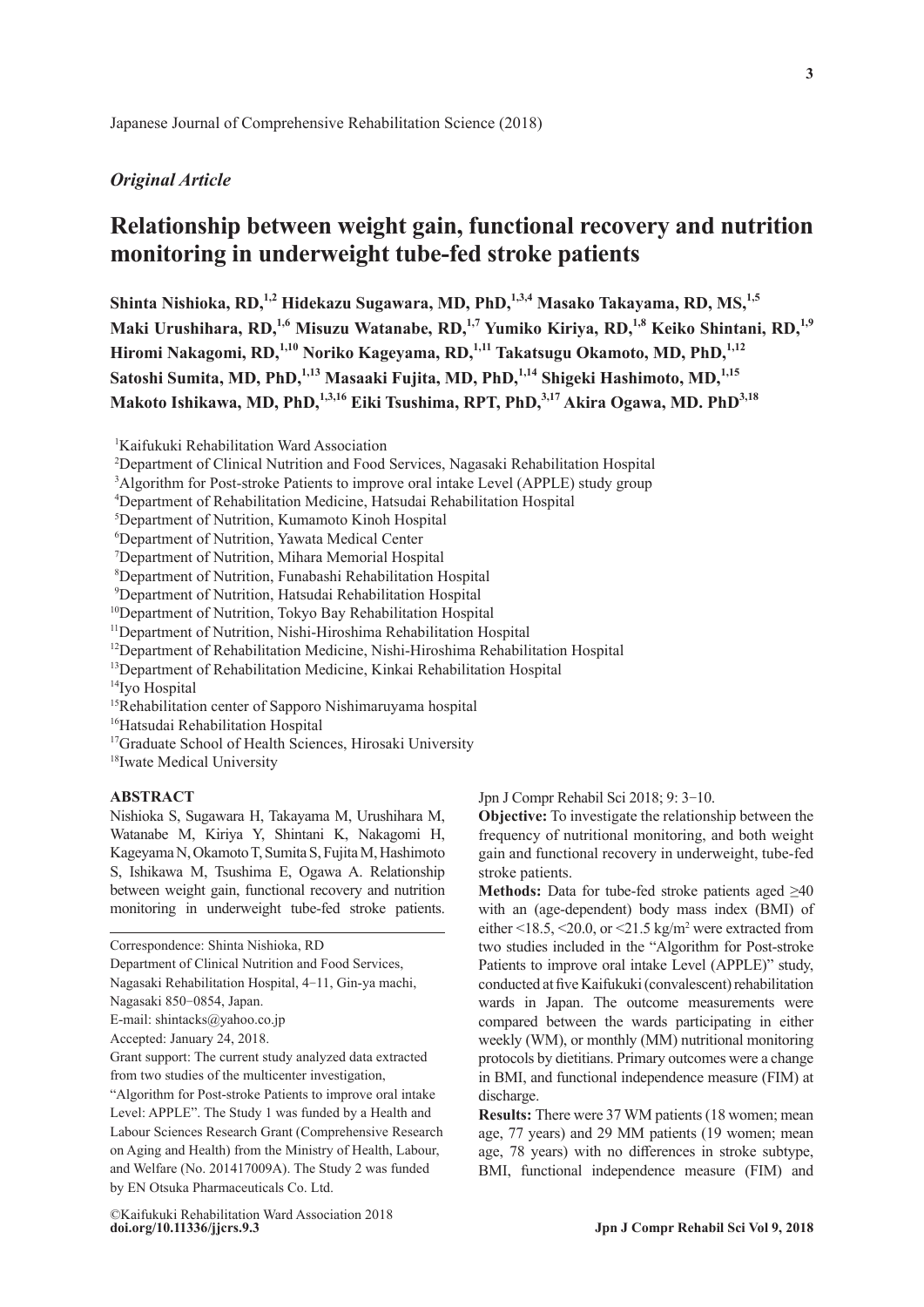swallowing function. At discharge, WM patients showed a significantly higher BMI gain compared to MM patients (+0.2 kg/m<sup>2</sup> vs. −0.5 kg/m<sup>2</sup>, p = 0.009). A greater proportion of WM patients than that of MM patients achieved full oral intake  $(81.1\% \text{ vs. } 44.8\%, p =$ 0.002). WM was independently correlated with BMI change and discharge FIM on multivariable analyses.

**Conclusions:** Nutritional monitoring and planning recommendation at least once a week by dietitians may correlate with positive BMI change and better functions in tube-fed stroke patients.

**Key words:** convalescent rehabilitation wards, enteral nutrition, stroke patients, malnutrition, nutritional monitoring

# **Introduction**

Malnutrition occurs in up to 62% of stroke patients [1], and is related to adverse outcomes such as mortality, complications, functional dependency, hospital cost, and swallowing dysfunction [2-5]. The causes of malnutrition in stroke patients are considered to be multifactorial [6, 7]; dysphagia is likely to be the predominant cause [7]. Notably, the correlation between dysphagia and malnutrition is stronger in a rehabilitation setting than in an acute care setting [7]. Therefore, nutritional support for stroke patients with dysphagia is a more critical issue in rehabilitation centers than in acute care hospitals. On the other hand, malnutrition can cause dysphagia through muscle weakness, muscle loss and fatigue [8]. More recently, the concept of sarcopenic dysphagia – difficulty swallowing due to sarcopenia of generalized skeletal muscles and swallowing muscles – has been proposed [9, 10]. In fact, severe malnutrition risk is a negative predictor of recovery of swallowing function in tube-fed stroke patients [4]. Thus, nutritional support with swallowing rehabilitation can possibly improve not only nutritional status but also swallowing function, physical functions and mortality.

Recommendation of nutritional plan for tube-fed patients by dietitians may improve clinical outcome. In a long-term acute care facility, higher energy and protein intake, shorter lengths of stay were achieved when physicians accepted dietitians' recommendations [11]. Similarly, documentation of nutritional requirements by dietitians is related to a higher daily energy intake and faster initiation of enteral nutrition in pediatric intensive care unit patients [12]. Thus, nutritional improvement may be achieved by recommending the appropriate amount and formulae based on individualized nutritional assessments. However, there is no study investigating the efficacy of nutritional care for improving nutritional status by dietitians in stroke patients. Moreover, since only 11% of dietitians use validated nutritional assessment tools [13], it is unclear if their nutritional recommendations are effective in improving nutritional and functional outcomes in stroke patients.

monitoring, and recommendations have a large impact on patients' nutritional status because of their longer hospital stays and the various physical activities. However, the optimal frequency of assessment and monitoring is unknown. Additionally, nutritional support may be inadequate in rehabilitation hospitals in Japan because it is not covered by the public health insurance system; only 20% of Kaifukuki (convalescent) rehabilitation wards (KRWs) were supported by a fulltime dietitian [14]. Moreover, the number of patients who are underweight have increased among KRW residents from 22.8% (on admission) to 24.8% (at discharge) [14]. Therefore, establishing the appropriate nutritional support in convalescent rehabilitation wards is an issue of clinical importance. The aim of this pooled analysis was to evaluate the frequency of nutritional monitoring as related to nutritional and functional outcomes for tube-fed stroke patients in the KRWs.

In rehabilitation hospitals, nutritional assessment,

#### **Methods**

# **1. Database**

This study retrospectively analyzed a database that incorporated two observational studies (Study 1 and 2) from the "Algorithm for Post-stroke Patients to improve oral intake Level: APPLE" series study. Study 1 prospectively included stroke tube-fed patients who were admitted to the KRWs between January and October 2014, aged 65-80 years, with suspected malnutrition (body mass index [BMI]  $\leq$ 18.5 kg/m<sup>2</sup> or Alb < 3.5 g/dL). This study was conducted in five KRWs in rehabilitation hospitals across Japan (Tokyo, Nagasaki, Ehime, Hokkaido, and Tottori). The five KRWs included in this study were categorized as grade 1 which is the best of the three grades. Exclusion criteria for Study 1 were injury to both the supra/infratentorial regions, strict medical nutritional therapy requirement (e.g., uncontrolled hyper/ hypoglycemia or end-stage renal disease), gastrointestinal dysfunction (e.g., inflammatory bowel disease or short bowel syndrome), and dysphagia due to an organic problem, cognitive impairment and/or medication.

Study 2 was a retrospective cohort study conducted in 25 KRWs between March 2011 and March 2013 in Japan, and was reported elsewhere [4]. Study 2 included tube-fed stroke patients aged  $\geq 40$  years. The five KRWs in Study 1 were among those included in the 25 hospitals of Study 2. Study 1 was approved by the ethics committee at each hospital, whereas Study 2 was approved by the ethics committee at Hatsudai Rehabilitation Hospital. Because the present study was an observational study using existing and anonymized data of daily clinical practice, we provided information of the study to all patients concerned, and explained the opt-out option, which allowed patients to withdraw from the study at any time.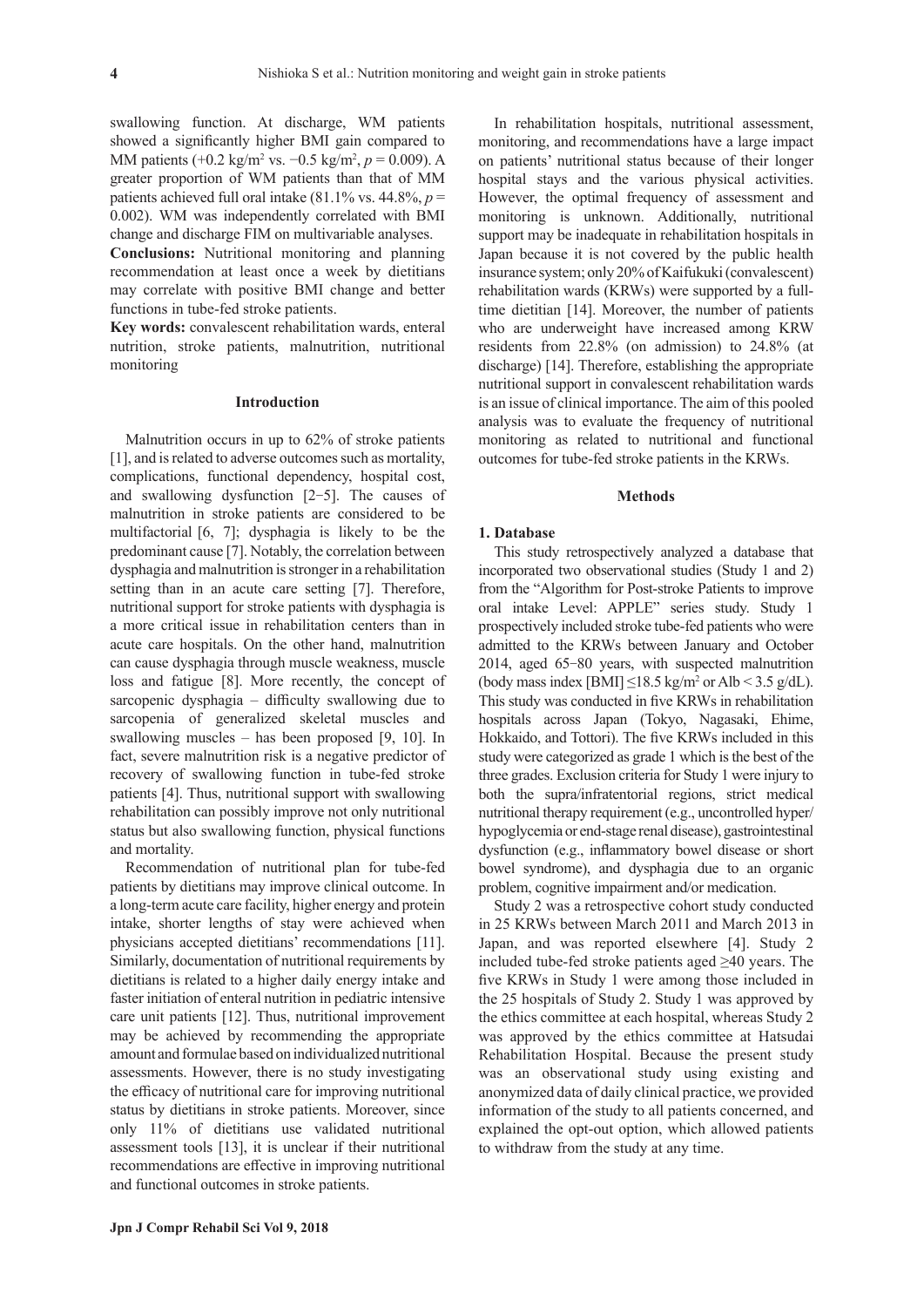#### **2. Data integration and eligibility criteria**

We integrated the two databases and extracted data for the underweight study subjects who were ≥40 years old in the five KRWs involved in Study 1. Underweight was defined as a BMI  $\leq 18.5$  kg/m<sup>2</sup> (aged  $\leq 50$  years),  $\leq 20.0$ kg/m<sup>2</sup> (aged <70 years), and <21.5 kg/m<sup>2</sup> (aged  $\geq$ 70 years) based on Dietary Reference Intakes for Japanese 2015 [15]. Exclusion criteria were ≥60 days between stroke onset and KRW admission or having spent <30 days in a KRW. Potential confounders such as patient characteristics (e.g., age, sex, type of stroke, stroke lesion, history of stroke, comorbidity, and onset-admission duration) were investigated in both studies. Because neither study reported the actual time of rehabilitation therapy for each subject, as confounders of functional outcome, the number of PT, OT and ST and the mean duration of rehabilitation therapy per day in each KRW were collected from annual KRWs survey between 2011 and 2014 [16]. We extrapolated mean time of rehabilitation therapy from the annual survey to each subject as estimated time of the therapy.

# **3. Monitoring frequency**

The study compared nutritional outcomes in KRW patients with different nutritional monitoring protocols. Two of the five KRWs employed more than one clinical dietitian per ward, while for the three KRWs, one clinical dietitian was appointed between 2 (or more) wards. The former two KRWs that implemented a nutritional support protocol in which the patients' nutritional statuses were monitored at least once per week by dietitians (referred to as the weekly monitoring group [WM]), while the latter three KRWs underwent nutritional monitoring at least once per month (the monthly monitoring group [MM]). Nutritional monitoring included physical examination, nutritional intake, anthropometry, laboratory tests, and others examinations. The dietitians recommended nutritional plans (e.g., amount of nutrients, route of nutrition support, use of specific formulae, or administration of oral nutritional supplements) to physicians and nurses based on their evaluations. All the KRWs maintained same nutritional monitoring protocol for the durations of both studies. To confirm the effect of confounders on rehabilitation outcomes, we compared the motor and cognitive domain of the Functional Independence Measure (FIM) gain in non-underweight patients (BMI  $\geq$  18.5 kg/m<sup>2</sup>), between the WM, and MM groups, using the annual survey data [16].

#### **4. Nutrition-related parameters**

Mean energy and protein intakes within five days (Study 1) or 7 days (Study 2) after admission were collected. BMI was calculated by (weight [kg]/height [m]<sup>2</sup>) at admission and discharge. Alb was collected within 7 days before and after admission. To assess nutritional risk, we computed the Geriatric Nutritional Risk Index (GNRI) [17]. The GNRI equation is

described below:

GNRI =  $(14.89 \times$  Alb  $[g/dL])$  + 41.7  $\times$  (actual body weight [kg]/ideal body weight [kg]) ideal body weight = height  $(m)^2 \times 22$ 

If the actual weight exceeded the ideal body weight, the actual body weight/ideal body weight ratio was set to 1 in the above equation [17].

### **5. Functional indicators**

The FIM is one of the most frequently used functional measurements and is composed of 13 motor-, and five cognitive-related items. Each item is graded on a scale between 1 (complete dependency) to 7 (independence) [18]. The total FIM scores ranged from 18 to 126 points. Fujishima's swallowing grade (FSG) was employed as an indicator of swallowing function. The FSG is a 10-grade scale (1: not eligible for swallowing rehabilitation, to 10: normal swallowing function) which was developed in Japan and is widely used [19]. In this study, we confirmed full oral intake using both an  $FSG \geq 7$  and reports regarding whether oral intake was actually achieved.

# **6. Minimal detectable difference**

As this study was conducted as pooled analysis using a completed database, we included a limited number of participants. Therefore, we calculated the minimal detectable difference *post-hoc*, instead of performing a sample size calculation, using Power and Sample Size Calculation software (version 3.0, 2009; William D. Dupont and Walton D. Plummer). According to our previous study [4], the expected standard deviation of mean BMI change was 1.5 kg/m<sup>2</sup>. If the study participants (*n*=66) were divided into two groups with a 1:1 ratio, the minimal detectable difference of BMI change was 1.1 kg/ m<sup>2</sup>, with a power (1-β) of 0.8, and an  $\alpha$  of 0.05.

# **7. Statistical analysis**

Normally distributed variables were expressed as mean values and standard deviations, while nonuniformly distributed or ordinal variables were presented as medians and interquartile ranges. Student's *t*-test, Mann-Whitney's *U* test, chi-squared test, and Fisher's exact test were performed for univariate analysis between different groups. To evaluate whether the frequency of monitoring was independently correlated with nutritional and functional outcomes, linear regression analysis for BMI change and FIM at discharge were performed. Additionally, binary logistic regression analysis for achievement of full oral intake was performed. Statistical significance was established at *p* < 0.05.

# **Results**

Of 669 potential subjects, 508 Study 2 participants who were not included in Study 1, were excluded. After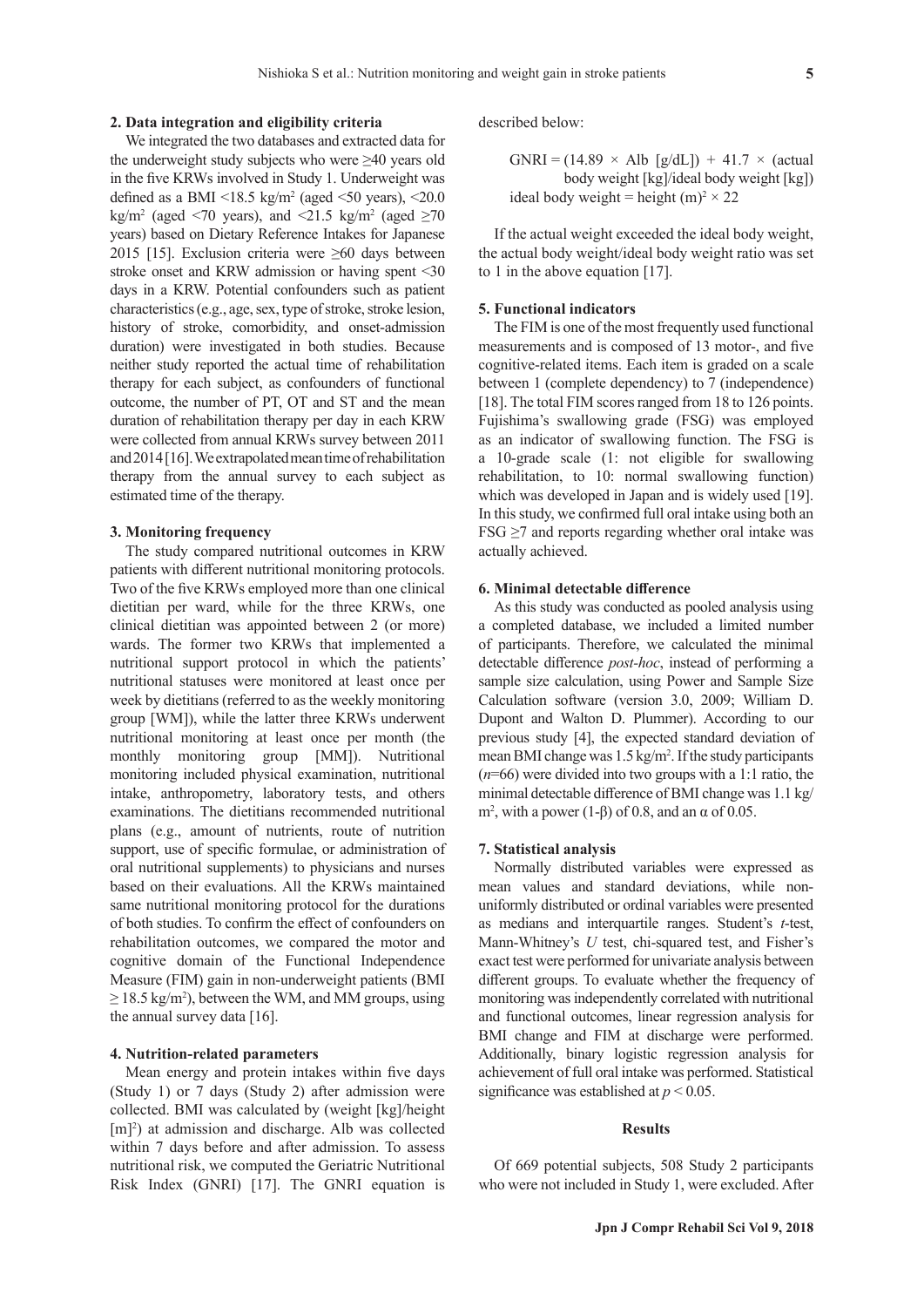integrating the Study 1 participants into Study 2, seventy-three patients with BMIs  $\geq$ 18.5, 20, or 21.5 kg/ m2 (depending on age) or missing BMI data, 10 with unavailable outcome data, and 14 with onset/admission durations >60 days were excluded. Ultimately, data for 66 subjects were analyzed (Figure 1). For one KRW, the annual survey data from 2011 were missing.

Table 1 shows the characteristics of the study subjects. Thirty-seven subjects were classified into the WM group (18 women), while 29 were included in the MM group (19 women). Data for location of stroke, history of stroke, and Alb level were missing for one subject. Of the 66 subjects, 36 had cerebral infarctions, 23 had intracerebral hemorrhages and five had subarachnoid hemorrhages. The WM group had a significantly higher proportion of atrial fibrillation ( $p = 0.049$ ), lower protein intake ( $p =$ 0.013), higher time of occupational therapy ( $p = 0.044$ ), and lower time of speech-language-hearing therapy (*p* < 0.001). The mean number of PT, OT, and ST who provided therapy were 11.6, 10.0, and 5.1 for the WM group and 9.8, 8.4, and 6.3 for the MM group. There were no differences in motor FIM gain (median [interquartile range], WM: 16.5 [7.8-28], MM: 16 [5.3-28], *p* = 0.549) and cognitive FIM gain (WM: 4.5 [0-8.3], MM: 3 [0-7],  $p = 0.195$ ) for non-underweight patients (WM:  $n = 66$ , MM:  $n = 116$ ), based on the annual survey data.

At discharge, the WM group showed a significantly higher BMI change ( $p = 0.009$ ), proportion of full oral intake ( $p = 0.002$ ), and motor FIM ( $p = 0.018$ ) than the MM group (Table 2). There were no differences with respect to either the relative nutritional intake per body weight or the change in intake. Absolute change of energy and protein intake tended to be higher in the WM group (energy:  $218 \pm 362$  kcal vs.  $114 \pm 313$  kcal, respectively  $[p = 0.223]$ ; protein:  $9.1 \pm 13.4$  g vs.  $4.1 \pm$ 11.8 g, respectively  $[p = 0.114]$ .

Linear regression analysis showed that weekly monitoring independently correlated with change in BMI ( $\beta$  = 0.733, 95% confidence interval [CI]: 0.245-1.220) and FIM on discharge (β = 12.306, 95%) CI: 1.448-22.180). Conversely, binomial logistic regression analysis revealed that weekly monitoring did not correlate with achievement of full oral intake (odds ratio: 5.417, 95% CI: 0.558-52.593) while FSG on admission was an independent predictor (odds ratio: 2.593, 95% CI: 1.226-5.482) (Table 3).

#### **Discussion**

This study produced two major findings. First, weekly monitoring and recommendation of a nutritional plan was positively correlated with higher BMI gain



**Figure 1.** Flow diagram illustrating the selection process, and integration of the data of Studies 1 and 2.

BMI, body mass index; FSG, Fujishima's swallowing grade; WM, weekly monitoring protocol; MM, monthly monitoring protocol.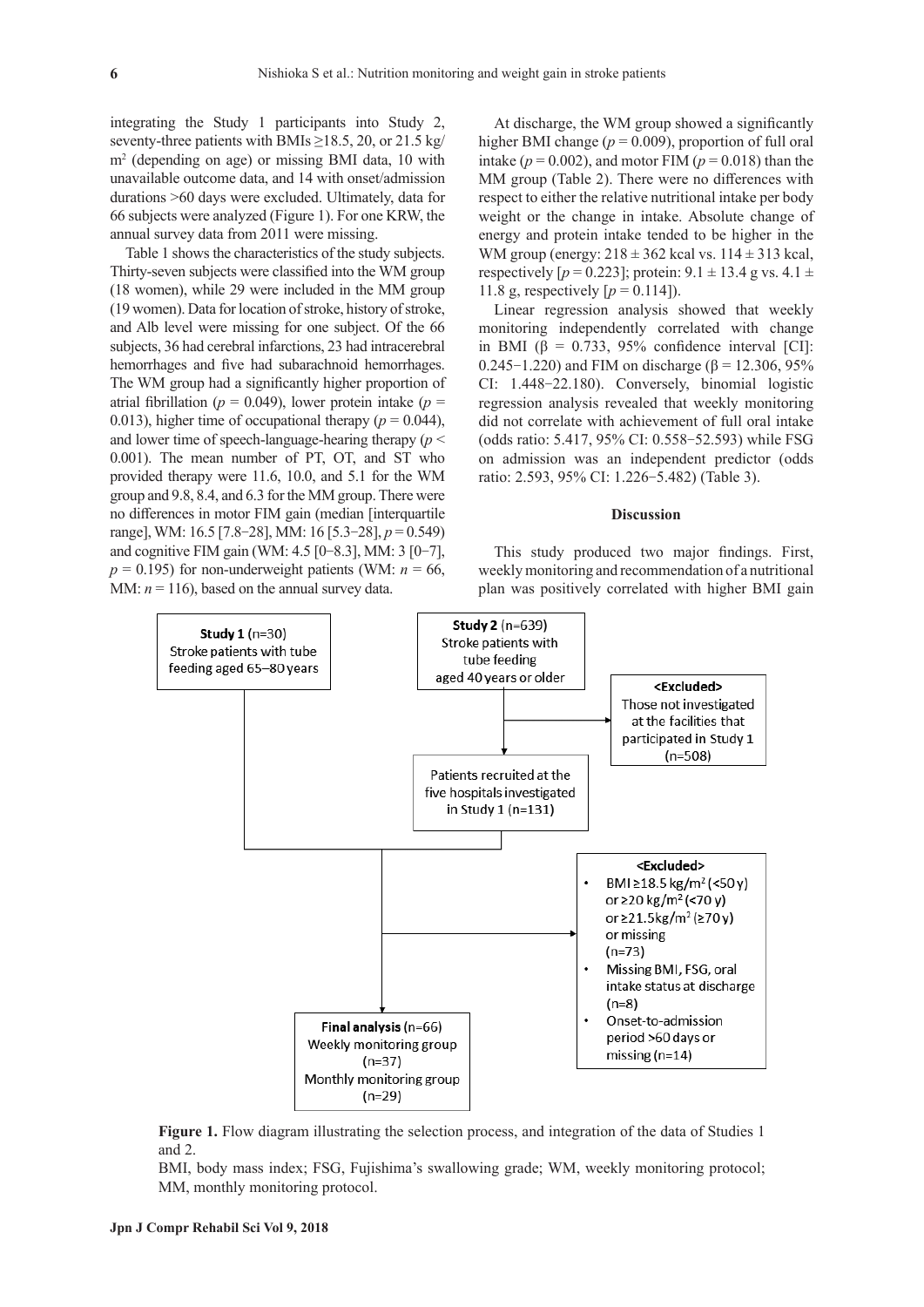| 29<br>Number of participants<br>66<br>37<br>Age, years mean (SD)<br>77.5(8.4)<br>76.8(9.2)<br>78.4 (7.4)<br>$0.442$ <sup>††</sup><br>Sex, $n$ $(\%)$<br>$0.171$ <sup>**</sup><br>Male<br>29 (43.9)<br>19(51.4)<br>10(34.5)<br>18 (48.6)<br>19(65.5)<br>Female<br>37(56.1)<br>Diagnosis, $n$ (%)<br>$0.160$ §§<br>3(8.1)<br>CI (lacunar)<br>4(6.1)<br>1(3.4)<br>9(13.6)<br>2(6.9)<br>CI (atherothrombotic)<br>7(18.9)<br>17(25.8)<br>CI (cardioembolic)<br>13(35.1)<br>4(13.8)<br>6(9.1)<br>3(8.1)<br>CI (other etiology)<br>3(10.3)<br>ICH (hypertension)<br>12(18.2)<br>5(13.5)<br>7(24.1)<br>ICH (other etiology)<br>11(16.7)<br>3(8.1)<br>8(27.6)<br>5(7.6)<br>2(5.4)<br>3(10.3)<br><b>SAH</b><br>Uncertain<br>2(3.0)<br>1(2.7)<br>1(3.4)<br>Location of stroke, $n$ (%) <sup><math>\dagger</math></sup><br>$0.136$ §§<br>56 (86.2)<br>Supratentorial<br>34 (91.9)<br>22 (75.9)<br>Infratentorial<br>6(9.2)<br>2(5.4)<br>4(13.8)<br>1(1.5)<br>$\boldsymbol{0}$<br>1(3.4)<br>Both regions<br>$\boldsymbol{0}$<br>Uncertain<br>2(3.1)<br>2(6.9)<br>History of stroke, $n$ (%) <sup>1</sup><br>$0.377**$<br>24 (36.9)<br>15(40.5)<br>9(31.0)<br>Yes<br>No<br>21(56.8)<br>41(63.1)<br>20(69.0)<br>Onset-to-admission period (days)<br>$0.070$ <sup>††</sup><br>Mean (SD)<br>38.1 (12.8)<br>35.6(12.6)<br>41.3(12.5)<br>FIM, median (IQR)<br>$0.131$ <sup>11</sup><br>Motor domain<br>$13(13-15.3)$<br>$13(13-17)$<br>$13(13-14.5)$<br>$0.808\text{\textdegree}$<br>Cognitive domain<br>$8(5-11.3)$<br>$8(5-12.5)$<br>$8(5.5-10.5)$<br>Comorbidity, $n$ (%)<br>Diabetes mellitus<br>7(24.1)<br>$0.607$ <sup>**</sup><br>14(21.2)<br>7(18.9)<br>16(55.2)<br>$0.336$ <sup>11</sup><br>Hypertension<br>32(48.5)<br>16(43.2)<br>17(25.8)<br>Atrial fibrillation<br>13(35.1)<br>4(13.8)<br>$0.049$ <sup>11</sup><br>$0.262$ §§<br>Myocardial infarction<br>5(7.6)<br>4(10.8)<br>1(3.4)<br>4(6.1)<br>2(5.4)<br>$0.801$ §§<br>Dyslipidemia<br>2(6.9)<br>Liver cirrhosis<br>$\overline{0}$<br>$0.255$ <sup>§§</sup><br>1(1.5)<br>1(3.4)<br>Others<br>3(8.1)<br>$\boldsymbol{0}$<br>$0.117$ <sup>§§</sup><br>3(4.5)<br>Serum albumin, g/dL <sup>1</sup><br>$0.080^{++}$<br>Mean (SD)<br>3.3(0.4)<br>3.4(0.4)<br>3.2(0.4)<br>BMI, kg/m <sup>2</sup> , mean (SD)<br>18.5(2.1)<br>18.4(2.0)<br>18.5(2.2)<br>$0.838$ <sup>††</sup><br>Nutritional risk <sup>†</sup> , $n$ (%) <sup><math>\uparrow</math></sup><br>$0.141$ <sup>§§</sup><br>21(32.3)<br>10(27.8)<br>11(37.9)<br>Severe<br>Moderate<br>38 (58.5)<br>20(55.6)<br>18(62.1)<br>Mild<br>4(6.2)<br>4(11.1)<br>$\boldsymbol{0}$<br>No<br>2(3.1)<br>2(5.6)<br>$\boldsymbol{0}$<br>Nutritional intake, mean (SD)<br>26.5(6.0)<br>$0.517$ <sup>††</sup><br>28.5(8.4)<br>27.5(5.1)<br>Energy (kcal/kgWt/day)<br>$0.013$ <sup>††</sup><br>Protein (g/kgWt/day)<br>1.1(0.3)<br>1.1(0.4)<br>1.2(0.2)<br>$0.790$ §§<br>Swallowing disorder <sup>†</sup> , $n$ (%) |        | Overall   | <b>WM</b> | MM       | $p$ -value |
|----------------------------------------------------------------------------------------------------------------------------------------------------------------------------------------------------------------------------------------------------------------------------------------------------------------------------------------------------------------------------------------------------------------------------------------------------------------------------------------------------------------------------------------------------------------------------------------------------------------------------------------------------------------------------------------------------------------------------------------------------------------------------------------------------------------------------------------------------------------------------------------------------------------------------------------------------------------------------------------------------------------------------------------------------------------------------------------------------------------------------------------------------------------------------------------------------------------------------------------------------------------------------------------------------------------------------------------------------------------------------------------------------------------------------------------------------------------------------------------------------------------------------------------------------------------------------------------------------------------------------------------------------------------------------------------------------------------------------------------------------------------------------------------------------------------------------------------------------------------------------------------------------------------------------------------------------------------------------------------------------------------------------------------------------------------------------------------------------------------------------------------------------------------------------------------------------------------------------------------------------------------------------------------------------------------------------------------------------------------------------------------------------------------------------------------------------------------------------------------------------------------------------------------------------------------------------------------------------------------------------------------------------------------------------------------------------------------------------------------------------------------------------------------------------------------------------------------------------------------------------------------------------|--------|-----------|-----------|----------|------------|
|                                                                                                                                                                                                                                                                                                                                                                                                                                                                                                                                                                                                                                                                                                                                                                                                                                                                                                                                                                                                                                                                                                                                                                                                                                                                                                                                                                                                                                                                                                                                                                                                                                                                                                                                                                                                                                                                                                                                                                                                                                                                                                                                                                                                                                                                                                                                                                                                                                                                                                                                                                                                                                                                                                                                                                                                                                                                                                    |        |           |           |          |            |
|                                                                                                                                                                                                                                                                                                                                                                                                                                                                                                                                                                                                                                                                                                                                                                                                                                                                                                                                                                                                                                                                                                                                                                                                                                                                                                                                                                                                                                                                                                                                                                                                                                                                                                                                                                                                                                                                                                                                                                                                                                                                                                                                                                                                                                                                                                                                                                                                                                                                                                                                                                                                                                                                                                                                                                                                                                                                                                    |        |           |           |          |            |
|                                                                                                                                                                                                                                                                                                                                                                                                                                                                                                                                                                                                                                                                                                                                                                                                                                                                                                                                                                                                                                                                                                                                                                                                                                                                                                                                                                                                                                                                                                                                                                                                                                                                                                                                                                                                                                                                                                                                                                                                                                                                                                                                                                                                                                                                                                                                                                                                                                                                                                                                                                                                                                                                                                                                                                                                                                                                                                    |        |           |           |          |            |
|                                                                                                                                                                                                                                                                                                                                                                                                                                                                                                                                                                                                                                                                                                                                                                                                                                                                                                                                                                                                                                                                                                                                                                                                                                                                                                                                                                                                                                                                                                                                                                                                                                                                                                                                                                                                                                                                                                                                                                                                                                                                                                                                                                                                                                                                                                                                                                                                                                                                                                                                                                                                                                                                                                                                                                                                                                                                                                    |        |           |           |          |            |
|                                                                                                                                                                                                                                                                                                                                                                                                                                                                                                                                                                                                                                                                                                                                                                                                                                                                                                                                                                                                                                                                                                                                                                                                                                                                                                                                                                                                                                                                                                                                                                                                                                                                                                                                                                                                                                                                                                                                                                                                                                                                                                                                                                                                                                                                                                                                                                                                                                                                                                                                                                                                                                                                                                                                                                                                                                                                                                    |        |           |           |          |            |
|                                                                                                                                                                                                                                                                                                                                                                                                                                                                                                                                                                                                                                                                                                                                                                                                                                                                                                                                                                                                                                                                                                                                                                                                                                                                                                                                                                                                                                                                                                                                                                                                                                                                                                                                                                                                                                                                                                                                                                                                                                                                                                                                                                                                                                                                                                                                                                                                                                                                                                                                                                                                                                                                                                                                                                                                                                                                                                    |        |           |           |          |            |
|                                                                                                                                                                                                                                                                                                                                                                                                                                                                                                                                                                                                                                                                                                                                                                                                                                                                                                                                                                                                                                                                                                                                                                                                                                                                                                                                                                                                                                                                                                                                                                                                                                                                                                                                                                                                                                                                                                                                                                                                                                                                                                                                                                                                                                                                                                                                                                                                                                                                                                                                                                                                                                                                                                                                                                                                                                                                                                    |        |           |           |          |            |
|                                                                                                                                                                                                                                                                                                                                                                                                                                                                                                                                                                                                                                                                                                                                                                                                                                                                                                                                                                                                                                                                                                                                                                                                                                                                                                                                                                                                                                                                                                                                                                                                                                                                                                                                                                                                                                                                                                                                                                                                                                                                                                                                                                                                                                                                                                                                                                                                                                                                                                                                                                                                                                                                                                                                                                                                                                                                                                    |        |           |           |          |            |
|                                                                                                                                                                                                                                                                                                                                                                                                                                                                                                                                                                                                                                                                                                                                                                                                                                                                                                                                                                                                                                                                                                                                                                                                                                                                                                                                                                                                                                                                                                                                                                                                                                                                                                                                                                                                                                                                                                                                                                                                                                                                                                                                                                                                                                                                                                                                                                                                                                                                                                                                                                                                                                                                                                                                                                                                                                                                                                    |        |           |           |          |            |
|                                                                                                                                                                                                                                                                                                                                                                                                                                                                                                                                                                                                                                                                                                                                                                                                                                                                                                                                                                                                                                                                                                                                                                                                                                                                                                                                                                                                                                                                                                                                                                                                                                                                                                                                                                                                                                                                                                                                                                                                                                                                                                                                                                                                                                                                                                                                                                                                                                                                                                                                                                                                                                                                                                                                                                                                                                                                                                    |        |           |           |          |            |
|                                                                                                                                                                                                                                                                                                                                                                                                                                                                                                                                                                                                                                                                                                                                                                                                                                                                                                                                                                                                                                                                                                                                                                                                                                                                                                                                                                                                                                                                                                                                                                                                                                                                                                                                                                                                                                                                                                                                                                                                                                                                                                                                                                                                                                                                                                                                                                                                                                                                                                                                                                                                                                                                                                                                                                                                                                                                                                    |        |           |           |          |            |
|                                                                                                                                                                                                                                                                                                                                                                                                                                                                                                                                                                                                                                                                                                                                                                                                                                                                                                                                                                                                                                                                                                                                                                                                                                                                                                                                                                                                                                                                                                                                                                                                                                                                                                                                                                                                                                                                                                                                                                                                                                                                                                                                                                                                                                                                                                                                                                                                                                                                                                                                                                                                                                                                                                                                                                                                                                                                                                    |        |           |           |          |            |
|                                                                                                                                                                                                                                                                                                                                                                                                                                                                                                                                                                                                                                                                                                                                                                                                                                                                                                                                                                                                                                                                                                                                                                                                                                                                                                                                                                                                                                                                                                                                                                                                                                                                                                                                                                                                                                                                                                                                                                                                                                                                                                                                                                                                                                                                                                                                                                                                                                                                                                                                                                                                                                                                                                                                                                                                                                                                                                    |        |           |           |          |            |
|                                                                                                                                                                                                                                                                                                                                                                                                                                                                                                                                                                                                                                                                                                                                                                                                                                                                                                                                                                                                                                                                                                                                                                                                                                                                                                                                                                                                                                                                                                                                                                                                                                                                                                                                                                                                                                                                                                                                                                                                                                                                                                                                                                                                                                                                                                                                                                                                                                                                                                                                                                                                                                                                                                                                                                                                                                                                                                    |        |           |           |          |            |
|                                                                                                                                                                                                                                                                                                                                                                                                                                                                                                                                                                                                                                                                                                                                                                                                                                                                                                                                                                                                                                                                                                                                                                                                                                                                                                                                                                                                                                                                                                                                                                                                                                                                                                                                                                                                                                                                                                                                                                                                                                                                                                                                                                                                                                                                                                                                                                                                                                                                                                                                                                                                                                                                                                                                                                                                                                                                                                    |        |           |           |          |            |
|                                                                                                                                                                                                                                                                                                                                                                                                                                                                                                                                                                                                                                                                                                                                                                                                                                                                                                                                                                                                                                                                                                                                                                                                                                                                                                                                                                                                                                                                                                                                                                                                                                                                                                                                                                                                                                                                                                                                                                                                                                                                                                                                                                                                                                                                                                                                                                                                                                                                                                                                                                                                                                                                                                                                                                                                                                                                                                    |        |           |           |          |            |
|                                                                                                                                                                                                                                                                                                                                                                                                                                                                                                                                                                                                                                                                                                                                                                                                                                                                                                                                                                                                                                                                                                                                                                                                                                                                                                                                                                                                                                                                                                                                                                                                                                                                                                                                                                                                                                                                                                                                                                                                                                                                                                                                                                                                                                                                                                                                                                                                                                                                                                                                                                                                                                                                                                                                                                                                                                                                                                    |        |           |           |          |            |
|                                                                                                                                                                                                                                                                                                                                                                                                                                                                                                                                                                                                                                                                                                                                                                                                                                                                                                                                                                                                                                                                                                                                                                                                                                                                                                                                                                                                                                                                                                                                                                                                                                                                                                                                                                                                                                                                                                                                                                                                                                                                                                                                                                                                                                                                                                                                                                                                                                                                                                                                                                                                                                                                                                                                                                                                                                                                                                    |        |           |           |          |            |
|                                                                                                                                                                                                                                                                                                                                                                                                                                                                                                                                                                                                                                                                                                                                                                                                                                                                                                                                                                                                                                                                                                                                                                                                                                                                                                                                                                                                                                                                                                                                                                                                                                                                                                                                                                                                                                                                                                                                                                                                                                                                                                                                                                                                                                                                                                                                                                                                                                                                                                                                                                                                                                                                                                                                                                                                                                                                                                    |        |           |           |          |            |
|                                                                                                                                                                                                                                                                                                                                                                                                                                                                                                                                                                                                                                                                                                                                                                                                                                                                                                                                                                                                                                                                                                                                                                                                                                                                                                                                                                                                                                                                                                                                                                                                                                                                                                                                                                                                                                                                                                                                                                                                                                                                                                                                                                                                                                                                                                                                                                                                                                                                                                                                                                                                                                                                                                                                                                                                                                                                                                    |        |           |           |          |            |
|                                                                                                                                                                                                                                                                                                                                                                                                                                                                                                                                                                                                                                                                                                                                                                                                                                                                                                                                                                                                                                                                                                                                                                                                                                                                                                                                                                                                                                                                                                                                                                                                                                                                                                                                                                                                                                                                                                                                                                                                                                                                                                                                                                                                                                                                                                                                                                                                                                                                                                                                                                                                                                                                                                                                                                                                                                                                                                    |        |           |           |          |            |
|                                                                                                                                                                                                                                                                                                                                                                                                                                                                                                                                                                                                                                                                                                                                                                                                                                                                                                                                                                                                                                                                                                                                                                                                                                                                                                                                                                                                                                                                                                                                                                                                                                                                                                                                                                                                                                                                                                                                                                                                                                                                                                                                                                                                                                                                                                                                                                                                                                                                                                                                                                                                                                                                                                                                                                                                                                                                                                    |        |           |           |          |            |
|                                                                                                                                                                                                                                                                                                                                                                                                                                                                                                                                                                                                                                                                                                                                                                                                                                                                                                                                                                                                                                                                                                                                                                                                                                                                                                                                                                                                                                                                                                                                                                                                                                                                                                                                                                                                                                                                                                                                                                                                                                                                                                                                                                                                                                                                                                                                                                                                                                                                                                                                                                                                                                                                                                                                                                                                                                                                                                    |        |           |           |          |            |
|                                                                                                                                                                                                                                                                                                                                                                                                                                                                                                                                                                                                                                                                                                                                                                                                                                                                                                                                                                                                                                                                                                                                                                                                                                                                                                                                                                                                                                                                                                                                                                                                                                                                                                                                                                                                                                                                                                                                                                                                                                                                                                                                                                                                                                                                                                                                                                                                                                                                                                                                                                                                                                                                                                                                                                                                                                                                                                    |        |           |           |          |            |
|                                                                                                                                                                                                                                                                                                                                                                                                                                                                                                                                                                                                                                                                                                                                                                                                                                                                                                                                                                                                                                                                                                                                                                                                                                                                                                                                                                                                                                                                                                                                                                                                                                                                                                                                                                                                                                                                                                                                                                                                                                                                                                                                                                                                                                                                                                                                                                                                                                                                                                                                                                                                                                                                                                                                                                                                                                                                                                    |        |           |           |          |            |
|                                                                                                                                                                                                                                                                                                                                                                                                                                                                                                                                                                                                                                                                                                                                                                                                                                                                                                                                                                                                                                                                                                                                                                                                                                                                                                                                                                                                                                                                                                                                                                                                                                                                                                                                                                                                                                                                                                                                                                                                                                                                                                                                                                                                                                                                                                                                                                                                                                                                                                                                                                                                                                                                                                                                                                                                                                                                                                    |        |           |           |          |            |
|                                                                                                                                                                                                                                                                                                                                                                                                                                                                                                                                                                                                                                                                                                                                                                                                                                                                                                                                                                                                                                                                                                                                                                                                                                                                                                                                                                                                                                                                                                                                                                                                                                                                                                                                                                                                                                                                                                                                                                                                                                                                                                                                                                                                                                                                                                                                                                                                                                                                                                                                                                                                                                                                                                                                                                                                                                                                                                    |        |           |           |          |            |
|                                                                                                                                                                                                                                                                                                                                                                                                                                                                                                                                                                                                                                                                                                                                                                                                                                                                                                                                                                                                                                                                                                                                                                                                                                                                                                                                                                                                                                                                                                                                                                                                                                                                                                                                                                                                                                                                                                                                                                                                                                                                                                                                                                                                                                                                                                                                                                                                                                                                                                                                                                                                                                                                                                                                                                                                                                                                                                    |        |           |           |          |            |
|                                                                                                                                                                                                                                                                                                                                                                                                                                                                                                                                                                                                                                                                                                                                                                                                                                                                                                                                                                                                                                                                                                                                                                                                                                                                                                                                                                                                                                                                                                                                                                                                                                                                                                                                                                                                                                                                                                                                                                                                                                                                                                                                                                                                                                                                                                                                                                                                                                                                                                                                                                                                                                                                                                                                                                                                                                                                                                    |        |           |           |          |            |
|                                                                                                                                                                                                                                                                                                                                                                                                                                                                                                                                                                                                                                                                                                                                                                                                                                                                                                                                                                                                                                                                                                                                                                                                                                                                                                                                                                                                                                                                                                                                                                                                                                                                                                                                                                                                                                                                                                                                                                                                                                                                                                                                                                                                                                                                                                                                                                                                                                                                                                                                                                                                                                                                                                                                                                                                                                                                                                    |        |           |           |          |            |
|                                                                                                                                                                                                                                                                                                                                                                                                                                                                                                                                                                                                                                                                                                                                                                                                                                                                                                                                                                                                                                                                                                                                                                                                                                                                                                                                                                                                                                                                                                                                                                                                                                                                                                                                                                                                                                                                                                                                                                                                                                                                                                                                                                                                                                                                                                                                                                                                                                                                                                                                                                                                                                                                                                                                                                                                                                                                                                    |        |           |           |          |            |
|                                                                                                                                                                                                                                                                                                                                                                                                                                                                                                                                                                                                                                                                                                                                                                                                                                                                                                                                                                                                                                                                                                                                                                                                                                                                                                                                                                                                                                                                                                                                                                                                                                                                                                                                                                                                                                                                                                                                                                                                                                                                                                                                                                                                                                                                                                                                                                                                                                                                                                                                                                                                                                                                                                                                                                                                                                                                                                    |        |           |           |          |            |
|                                                                                                                                                                                                                                                                                                                                                                                                                                                                                                                                                                                                                                                                                                                                                                                                                                                                                                                                                                                                                                                                                                                                                                                                                                                                                                                                                                                                                                                                                                                                                                                                                                                                                                                                                                                                                                                                                                                                                                                                                                                                                                                                                                                                                                                                                                                                                                                                                                                                                                                                                                                                                                                                                                                                                                                                                                                                                                    |        |           |           |          |            |
|                                                                                                                                                                                                                                                                                                                                                                                                                                                                                                                                                                                                                                                                                                                                                                                                                                                                                                                                                                                                                                                                                                                                                                                                                                                                                                                                                                                                                                                                                                                                                                                                                                                                                                                                                                                                                                                                                                                                                                                                                                                                                                                                                                                                                                                                                                                                                                                                                                                                                                                                                                                                                                                                                                                                                                                                                                                                                                    |        |           |           |          |            |
|                                                                                                                                                                                                                                                                                                                                                                                                                                                                                                                                                                                                                                                                                                                                                                                                                                                                                                                                                                                                                                                                                                                                                                                                                                                                                                                                                                                                                                                                                                                                                                                                                                                                                                                                                                                                                                                                                                                                                                                                                                                                                                                                                                                                                                                                                                                                                                                                                                                                                                                                                                                                                                                                                                                                                                                                                                                                                                    |        |           |           |          |            |
|                                                                                                                                                                                                                                                                                                                                                                                                                                                                                                                                                                                                                                                                                                                                                                                                                                                                                                                                                                                                                                                                                                                                                                                                                                                                                                                                                                                                                                                                                                                                                                                                                                                                                                                                                                                                                                                                                                                                                                                                                                                                                                                                                                                                                                                                                                                                                                                                                                                                                                                                                                                                                                                                                                                                                                                                                                                                                                    |        |           |           |          |            |
|                                                                                                                                                                                                                                                                                                                                                                                                                                                                                                                                                                                                                                                                                                                                                                                                                                                                                                                                                                                                                                                                                                                                                                                                                                                                                                                                                                                                                                                                                                                                                                                                                                                                                                                                                                                                                                                                                                                                                                                                                                                                                                                                                                                                                                                                                                                                                                                                                                                                                                                                                                                                                                                                                                                                                                                                                                                                                                    |        |           |           |          |            |
|                                                                                                                                                                                                                                                                                                                                                                                                                                                                                                                                                                                                                                                                                                                                                                                                                                                                                                                                                                                                                                                                                                                                                                                                                                                                                                                                                                                                                                                                                                                                                                                                                                                                                                                                                                                                                                                                                                                                                                                                                                                                                                                                                                                                                                                                                                                                                                                                                                                                                                                                                                                                                                                                                                                                                                                                                                                                                                    |        |           |           |          |            |
|                                                                                                                                                                                                                                                                                                                                                                                                                                                                                                                                                                                                                                                                                                                                                                                                                                                                                                                                                                                                                                                                                                                                                                                                                                                                                                                                                                                                                                                                                                                                                                                                                                                                                                                                                                                                                                                                                                                                                                                                                                                                                                                                                                                                                                                                                                                                                                                                                                                                                                                                                                                                                                                                                                                                                                                                                                                                                                    |        |           |           |          |            |
|                                                                                                                                                                                                                                                                                                                                                                                                                                                                                                                                                                                                                                                                                                                                                                                                                                                                                                                                                                                                                                                                                                                                                                                                                                                                                                                                                                                                                                                                                                                                                                                                                                                                                                                                                                                                                                                                                                                                                                                                                                                                                                                                                                                                                                                                                                                                                                                                                                                                                                                                                                                                                                                                                                                                                                                                                                                                                                    |        |           |           |          |            |
|                                                                                                                                                                                                                                                                                                                                                                                                                                                                                                                                                                                                                                                                                                                                                                                                                                                                                                                                                                                                                                                                                                                                                                                                                                                                                                                                                                                                                                                                                                                                                                                                                                                                                                                                                                                                                                                                                                                                                                                                                                                                                                                                                                                                                                                                                                                                                                                                                                                                                                                                                                                                                                                                                                                                                                                                                                                                                                    |        |           |           |          |            |
|                                                                                                                                                                                                                                                                                                                                                                                                                                                                                                                                                                                                                                                                                                                                                                                                                                                                                                                                                                                                                                                                                                                                                                                                                                                                                                                                                                                                                                                                                                                                                                                                                                                                                                                                                                                                                                                                                                                                                                                                                                                                                                                                                                                                                                                                                                                                                                                                                                                                                                                                                                                                                                                                                                                                                                                                                                                                                                    |        |           |           |          |            |
|                                                                                                                                                                                                                                                                                                                                                                                                                                                                                                                                                                                                                                                                                                                                                                                                                                                                                                                                                                                                                                                                                                                                                                                                                                                                                                                                                                                                                                                                                                                                                                                                                                                                                                                                                                                                                                                                                                                                                                                                                                                                                                                                                                                                                                                                                                                                                                                                                                                                                                                                                                                                                                                                                                                                                                                                                                                                                                    |        |           |           |          |            |
|                                                                                                                                                                                                                                                                                                                                                                                                                                                                                                                                                                                                                                                                                                                                                                                                                                                                                                                                                                                                                                                                                                                                                                                                                                                                                                                                                                                                                                                                                                                                                                                                                                                                                                                                                                                                                                                                                                                                                                                                                                                                                                                                                                                                                                                                                                                                                                                                                                                                                                                                                                                                                                                                                                                                                                                                                                                                                                    |        |           |           |          |            |
|                                                                                                                                                                                                                                                                                                                                                                                                                                                                                                                                                                                                                                                                                                                                                                                                                                                                                                                                                                                                                                                                                                                                                                                                                                                                                                                                                                                                                                                                                                                                                                                                                                                                                                                                                                                                                                                                                                                                                                                                                                                                                                                                                                                                                                                                                                                                                                                                                                                                                                                                                                                                                                                                                                                                                                                                                                                                                                    |        |           |           |          |            |
|                                                                                                                                                                                                                                                                                                                                                                                                                                                                                                                                                                                                                                                                                                                                                                                                                                                                                                                                                                                                                                                                                                                                                                                                                                                                                                                                                                                                                                                                                                                                                                                                                                                                                                                                                                                                                                                                                                                                                                                                                                                                                                                                                                                                                                                                                                                                                                                                                                                                                                                                                                                                                                                                                                                                                                                                                                                                                                    |        |           |           |          |            |
|                                                                                                                                                                                                                                                                                                                                                                                                                                                                                                                                                                                                                                                                                                                                                                                                                                                                                                                                                                                                                                                                                                                                                                                                                                                                                                                                                                                                                                                                                                                                                                                                                                                                                                                                                                                                                                                                                                                                                                                                                                                                                                                                                                                                                                                                                                                                                                                                                                                                                                                                                                                                                                                                                                                                                                                                                                                                                                    | Severe | 49 (74.2) | 27(73.0)  | 22(75.9) |            |
| 10(27.0)<br>Moderate<br>17(25.8)<br>7(24.1)                                                                                                                                                                                                                                                                                                                                                                                                                                                                                                                                                                                                                                                                                                                                                                                                                                                                                                                                                                                                                                                                                                                                                                                                                                                                                                                                                                                                                                                                                                                                                                                                                                                                                                                                                                                                                                                                                                                                                                                                                                                                                                                                                                                                                                                                                                                                                                                                                                                                                                                                                                                                                                                                                                                                                                                                                                                        |        |           |           |          |            |
| Estimated time of therapy (minute/day), median (IQR)                                                                                                                                                                                                                                                                                                                                                                                                                                                                                                                                                                                                                                                                                                                                                                                                                                                                                                                                                                                                                                                                                                                                                                                                                                                                                                                                                                                                                                                                                                                                                                                                                                                                                                                                                                                                                                                                                                                                                                                                                                                                                                                                                                                                                                                                                                                                                                                                                                                                                                                                                                                                                                                                                                                                                                                                                                               |        |           |           |          |            |
| Physical therapy<br>$0.806$ <sup>11</sup><br>$74(74-80)$<br>$74(74-80)$<br>$66(64-82)$                                                                                                                                                                                                                                                                                                                                                                                                                                                                                                                                                                                                                                                                                                                                                                                                                                                                                                                                                                                                                                                                                                                                                                                                                                                                                                                                                                                                                                                                                                                                                                                                                                                                                                                                                                                                                                                                                                                                                                                                                                                                                                                                                                                                                                                                                                                                                                                                                                                                                                                                                                                                                                                                                                                                                                                                             |        |           |           |          |            |
| Occupational therapy<br>$66(66-68)$<br>$66(66-68)$<br>$64(61-68)$<br>$0.044$ 11                                                                                                                                                                                                                                                                                                                                                                                                                                                                                                                                                                                                                                                                                                                                                                                                                                                                                                                                                                                                                                                                                                                                                                                                                                                                                                                                                                                                                                                                                                                                                                                                                                                                                                                                                                                                                                                                                                                                                                                                                                                                                                                                                                                                                                                                                                                                                                                                                                                                                                                                                                                                                                                                                                                                                                                                                    |        |           |           |          |            |
| Speech-language-hearing therapy<br>$< 0.001$ 11<br>$48(42-62)$<br>48 (42-48)<br>$62(56-66)$                                                                                                                                                                                                                                                                                                                                                                                                                                                                                                                                                                                                                                                                                                                                                                                                                                                                                                                                                                                                                                                                                                                                                                                                                                                                                                                                                                                                                                                                                                                                                                                                                                                                                                                                                                                                                                                                                                                                                                                                                                                                                                                                                                                                                                                                                                                                                                                                                                                                                                                                                                                                                                                                                                                                                                                                        |        |           |           |          |            |

CI, cerebral infarction; ICH, intracerebral hemorrhage; SAH, subarachnoid hemorrhage; WM, weekly nutritional monitoring protocol; MM, monthly nutritional monitoring protocol; FIM, functional independence measure; BMI, body mass index; SD, standard deviation; IQR, interquartile range; SLT, speech-language-hearing therapists.

† Identified by the Geriatric Nutritional Risk Index (GNRI) score; severe: <82, moderate: 82 to <92, and mild: 92 to <98. There were no participants classified as no nutritional risk (GNRI>98).

‡ Identified by the Fujishima's swallowing grade (FSG); severe: 1-3, moderate: 4-6.

§ Extrapolated using the mean from three types of therapy in each KRW from the annual survey of the KRW Association.

¶ One datawas missing, ††Student's *t*-test, ‡‡chi-squared test, §§Fisher's exact test, ¶¶Man-Whitney *U* test.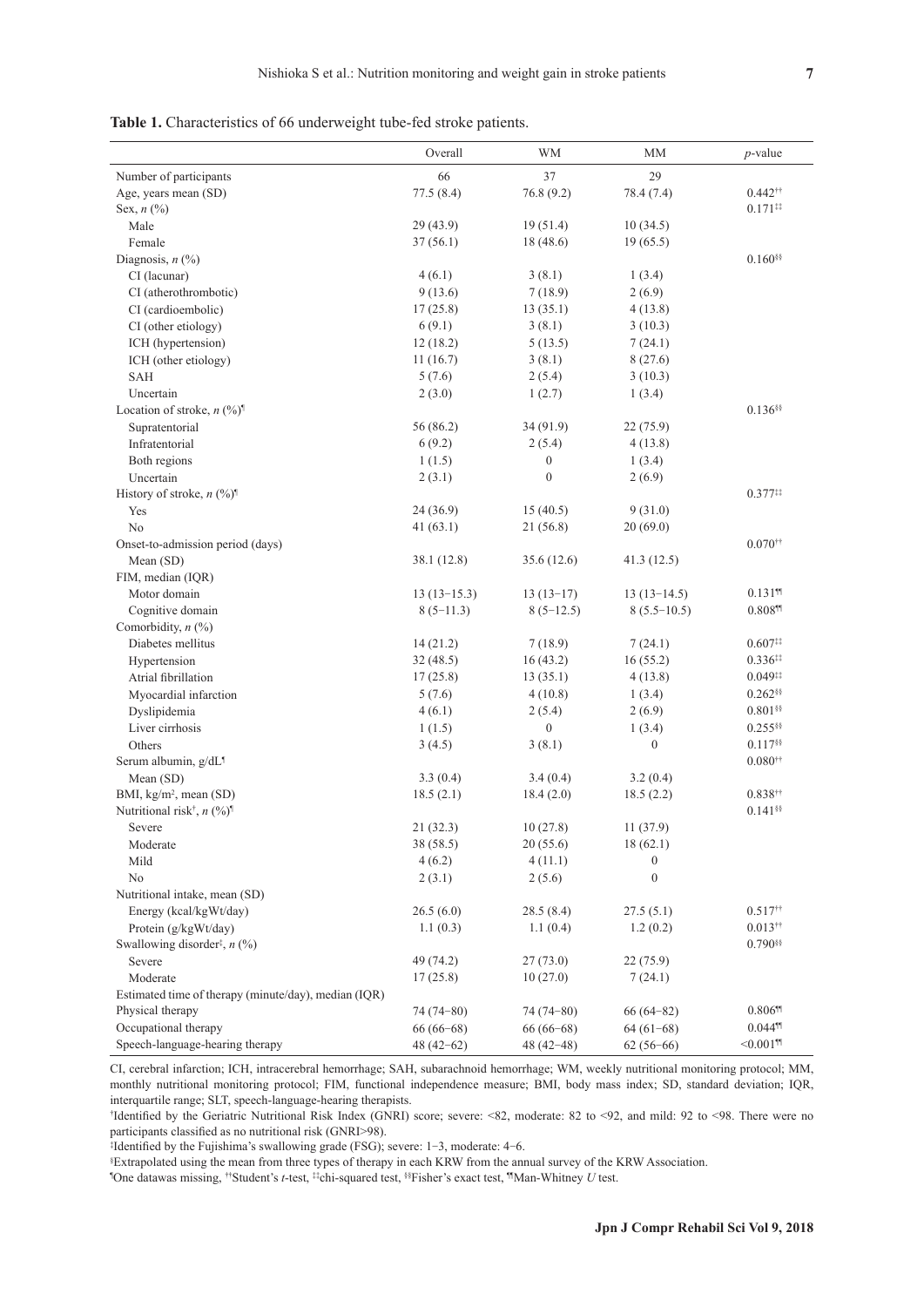|                                                                  | Overall       | WМ            | MМ             | $p$ -value            |
|------------------------------------------------------------------|---------------|---------------|----------------|-----------------------|
| Number of participants                                           | 66            | 37            | 29             |                       |
| Length of KRW stay in days, mean (SD)                            | 143.3 (36.8)  | 138.1(40.6)   | 150.0(30.8)    | $0.180$ <sup>††</sup> |
| FIM, median (IQR)                                                |               |               |                |                       |
| Motor domain                                                     | $27(14-44.8)$ | $34(15-55.5)$ | $18(13.5-32)$  | $0.018$ <sup>§</sup>  |
| Cognitive domain                                                 | $12.5(8-20)$  | $16(8-21)$    | $10(7.5-15.5)$ | $0.238$ <sup>§</sup>  |
| Swallowing disorder <sup>†</sup> , $n$ (%)                       |               |               |                | $0.002$ §§            |
| Severe                                                           | 13(19.7)      | 6(16.2)       | 7(24.1)        |                       |
| Moderate                                                         | 10(15.2)      | $1(2.7)^*$    | $9(31.0)^*$    |                       |
| Mild or No                                                       | 43(65.2)      | $30(81.1)^*$  | $13(44.8)$ *   |                       |
| Full oral intake <sup><math>\ddagger</math></sup> , <i>n</i> (%) | 43(65.2)      | 30(81.1)      | 13(44.8)       | $0.002$ <sup>§§</sup> |
| Pneumonia incidence, $n$ (%) <sup>§</sup>                        | 14(21.2)      | 8(21.6)       | 6(20.7)        | 0.939§§               |
| Nutritional intake, mean (SD) <sup>1</sup>                       |               |               |                |                       |
| Energy (kcal/kgWt/day)                                           | 30.6(8.6)     | 30.5(6.7)     | 30.7(10.5)     | $0.949$ <sup>††</sup> |
| Protein (g/kgWt/day)                                             | 1.2(0.3)      | 1.2(0.3)      | 1.3(0.4)       | $0.220$ <sup>††</sup> |
| Change in nutritional intake, mean (SD) <sup>1</sup>             |               |               |                |                       |
| Energy (kcal/kgWt/day)                                           | 3.9(8.2)      | 4.2(7.6)      | 3.7(9.0)       | $0.803$ <sup>††</sup> |
| Protein (g/kgWt/day)                                             | 0.2(0.3)      | 0.2(0.3)      | 0.1(0.3)       | $0.554$ <sup>††</sup> |
| BMI, $kg/m^2$ , mean (SD)                                        | 18.4(2.1)     | 18.6(2.0)     | 18.1(2.2)      | $0.294$ <sup>††</sup> |
| Change in BMI, kg/m <sup>2</sup> , mean (SD)                     | $-0.1(1.0)$   | 0.2(1.0)      | $-0.5(1.0)$    | $0.009$ <sup>††</sup> |

**Table 2.** Activities of daily living, swallowing function, nutritional intake and BMI on discharge of tube-fed stroke patients at the KRWs.

KRWs, Kaifukuki rehabilitation wards; BMI, body mass index; WM, weekly monitoring protocol; MM, monthly monitoring protocol; IQR, interquartile range; SD, standard deviation.

† Identified by the Fujishima's swallowing grade (FSG); severe: 1-3, mild: 4-6, and mild or no: 7-10.

‡ Identified by both FSG ≥7 and actual "full oral intake" status, § Two data were missing, ¶ One data was missing, ††Student's *t*-test, ‡‡Man-Whitney's *U* test, §§chi-squared test. \**p* < 0.05 between the groups.

**Table 3.** Linear regression analysis and binominal logistic regression analyses of the effect of the frequency of nutritional monitoring on BMI change, FIM at discharge, and recovery of full oral intake among tube-fed stroke patients at the KRWs.

| Outcomes                      | Monitoring<br>frequency |        | Adjusted   | 95% confidence interval |        |            |
|-------------------------------|-------------------------|--------|------------|-------------------------|--------|------------|
|                               |                         |        | odds ratio | Lower                   | Upper  | $p$ -value |
| BMI change <sup>†</sup>       | Weekly                  | 0.733  |            | 0.245                   | 1.220  | 0.004      |
| $(R^2 = 0.125)$               | Monthly (reference)     |        |            |                         |        |            |
| FIM at discharge <sup>‡</sup> | Weekly                  | 12.306 |            | 1.448                   | 22.180 | 0.015      |
| $(R^2 = 0.613)$               | Monthly (reference)     |        |            |                         |        |            |
| Full oral intake <sup>§</sup> | Weekly                  |        | 5.417      | 0.558                   | 52.593 | 0.145      |
| $(R^2 = 0.335)$               | Monthly (reference)     |        |            |                         |        |            |

KRWs, Kaifukuki rehabilitation wards; BMI, body mass index; FIM, functional independence measure. † Linear regression analysis adjusted by age, sex and BMI on admission.

‡ Linear regression analysis adjusted by age, sex, mean time of provided total rehabilitation therapies (physical, occupational and speech-language-swallowing therapy) and FIM on admission.

§ Binominal logistic regression analysis adjusted by Fujishima's swallowing grade (FSG) on admission and mean time of speech-language-swallowing therapy. Full oral intake was defined by an FSG score ≥7 and actual "full oral intake" status.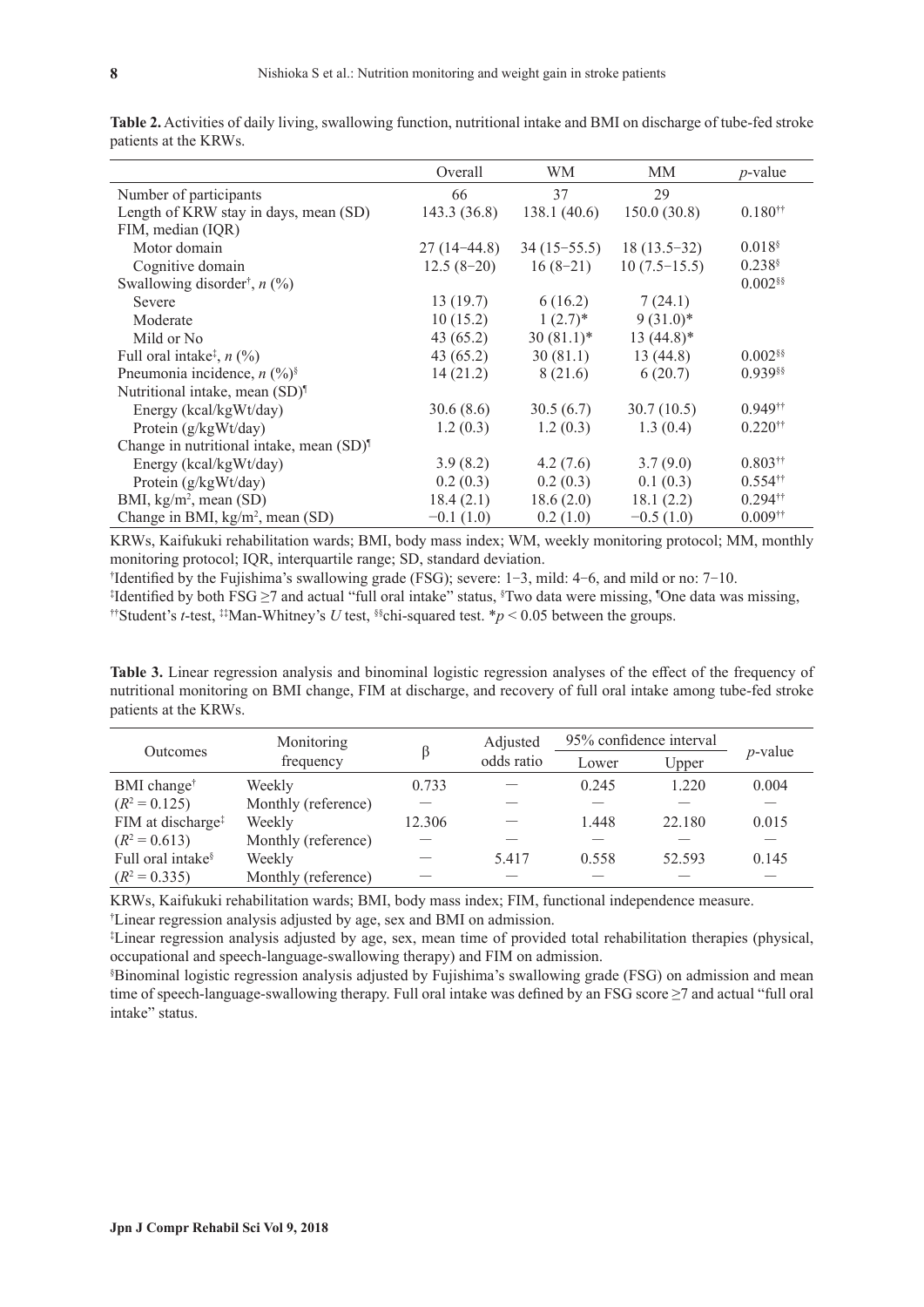among underweight tube-fed stroke patients. Second, this procedure was associated with recovery of physical and cognitive function.

Our study showed that tube-fed stroke patients exhibited a slight increase (mean increase 0.2 kg/m<sup>2</sup>) in BMI if nutritional monitoring was performed and nutritional plans recommended by dietitians at least once a week were followed. These results are consistent with previous studies [11-13, 20], and are clinically relevant, because nutritional monitoring and evaluation by dietitians, which is one of the four steps of the nutrition care process, plays a key role in evaluating the efficacy of nutritional intervention, and may prevent weight loss [21]. Activity-related energy expenditure is the most variable form of energy expenditure [22]; moreover, ADLs are positively associated with resting energy expenditure [23]. Our results may suggest that more frequent recommendations of nutritional prescriptions based on the patients' physical activity levels and load of rehabilitation programs are effective for eliciting weight gain in these patients. However, the clinical significance of the between-group difference in BMI change (0.7 kg/ m2 , which is comparable to 1.8 kg of a person with a height of 160 cm) remained unclear because there are no available data for a minimum clinically important difference (MCID) toward functional recovery in stroke patients. Further research investigating the MCID of BMI for stroke patients is required.

Change in nutritional intake did not differ between the two groups despite the BMI change being significant higher in the WM group. Conversely, a recent systematic review suggested that nutrition intervention as a part of rehabilitation may increase only nutritional intake, but not BMI or function [24]. Although the reason why our results are contrary to this is unclear, it is possible that a slight increase in energy intake was achieved during extended stays at the KRWs (in the range of 143 days) and led to increased BMI, as absolute energy intake tended to be high in the WM group. Additionally, stroke patients with dysphagia were usually prescribed a modified diet that is linked to decreased energy intake (926 kcal/d) during the transition period from tubefeeding to oral intake [25]. If a dietitian closely monitors patients' food intake and recommends an appropriate nutritional plan during the transition period, both weight gain and recovery of swallowing function can be achieved. However, further study will be required to determine the cumulative energy intake during KRW stays and the nature of BMI changes.

Weekly monitoring can correlate with better physical and cognitive function on multivariable analysis. In periods of starvation, physical and mental functions decline [26, 27]. Additionally, improved nutritional status, particularly when maintaining body weight, is related to the recovery of ADLs [28, 29]. Our results are consistent with such findings. We also found that weekly monitoring did not correlate with the recovery of swallowing capacity by multivariable analysis. This finding may partially be explained by the variety of nutritional risks existing among the subjects. Severe malnutrition risk may be an independent predictor of recovering swallowing ability as well as initial swallowing ability, pneumonia incidence, onsetadmission duration and pre-stroke ADL [4]. Since our study included subjects with various risks of malnutrition, the effects of nutritional monitoring can vary widely. Another possibility is the existence of multicollinearity between monitoring frequency and estimated time of speech-language-hearing therapy, which were different between the groups. Further studies are needed to adjust for the actual duration and frequency of rehabilitation, nature of the rehabilitation program, and proficiency of therapists, nurses and physiatrists.

There are several limitations in our study. First, there remains the possibility that potential confounders which influence the quality of rehabilitation (e.g., proficiency of rehabilitation staff, actual time of rehabilitation) or quality of nutrition care (e.g., presence and activity of nutrition support team) may affects the outcome measures. Although we analyzed the FIM of nonunderweight patients and estimated time of rehabilitation therapy, we could not adjust for all potential confounders which could potentially affect the outcomes. Future randomized controlled trials, or observational studies using propensity score should be conducted to overcome this limitation. Second, we did not observe a cause-andeffect relationship between the monitoring frequency and nutritional and functional outcomes due to the study design. Third, the small cohort size weakened the statistical power. Forth, BMI does not always represent nutritional status. While BMI is frequently used in validated screening tools [30], it is also affected by fluid status and inflammation. Body composition analysis would be useful to resolve such shortcoming.

In conclusion, nutritional monitoring and dietary recommendations at least once a week by dietitians seemed to be associated with an gain in body weight in underweight tube-fed stroke patients. Moreover, this procedure may also correlate with improved recovery of physical and cognitive function. These results may provide the basis for further research to determine whether the frequency of nutritional monitoring improves the outcome of stroke patients.

### **Acknowledgement**

We are grateful to the directors of the KRW Association for their advice and expertise regarding this study, and to the staff at the Kinkai Rehabilitation Hospital, Iyo Hospital, Nagasaki Rehabilitation Hospital, Sapporo Nishi-Maruyama Hospital, and Hatsudai Rehabilitation Hospital for data collection. We also thank the Japanese Ministry of Health, Labour, and Welfare, and EN Otsuka Pharmaceuticals Co. Ltd. for their funding support.